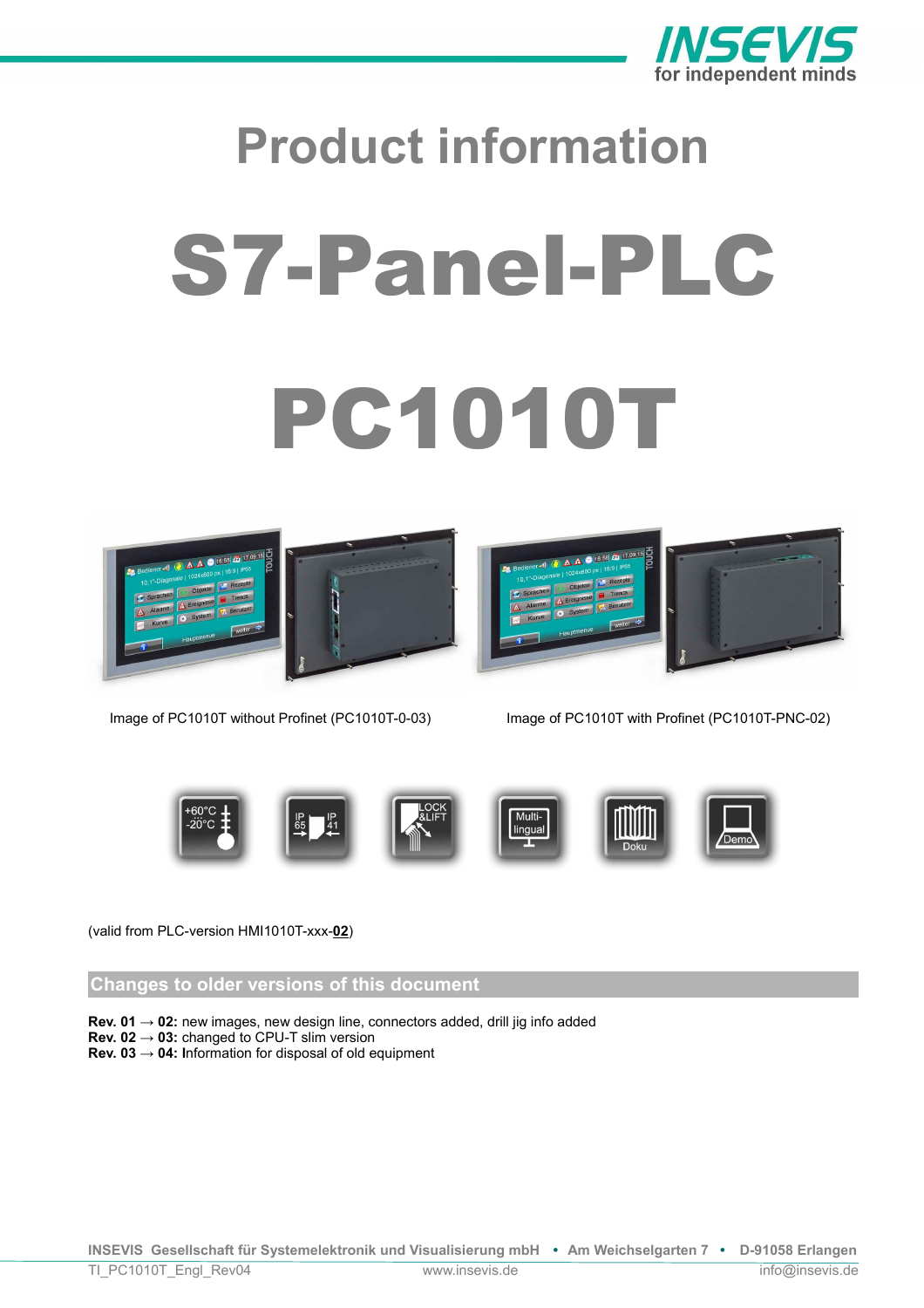# **Description**

# **S7-Panel-PLC with**

- 10,1" TFT display (1024x600 pixel) resistive touch (front protection class IP65)

## **Standard configuration:**

**RS232 with** - free ASCII protocol

#### **RS485 with**

- free ASCII protocol - Modbus RTU - with switchable terminate resistors for RS485

# **2x Ethernet (as switch or separated) with** - S7-connection (Put/Get)

- Send/ Receive via TCP and UDP, - Modbus TCP

## **CAN**

- protocol compatible to .<br>- CANopen® - Layer2 communication - with switchable terminate resistors for RS485

#### **Micro-SD-card slot** - for SD-cards up to 8GByte

#### **Run/Stop switch**

**State LEDs** for Power, Battery, Error, Run

#### **Inserting stripes**  - for Logo and identification (thereby customized adaption possible easy)

**Additional configuration:** (optional)

**Profinet IO Controller**

## **Scope of delivery:**  - Mounting kit with grounding terminal i - Technical data sheet



*Figure above: View to rear side and connections sides of PC1010T-PNC*

*Figure below: CPU-connections of all Panel-PLC-basic devices (without periphery slots) with CPUs type T and with option Profinet IO Controller*



**INSEVIS Gesellschaft für Systemelektronik und Visualisierung mbH • Am Weichselgarten 7 • D-91058 Erlangen**

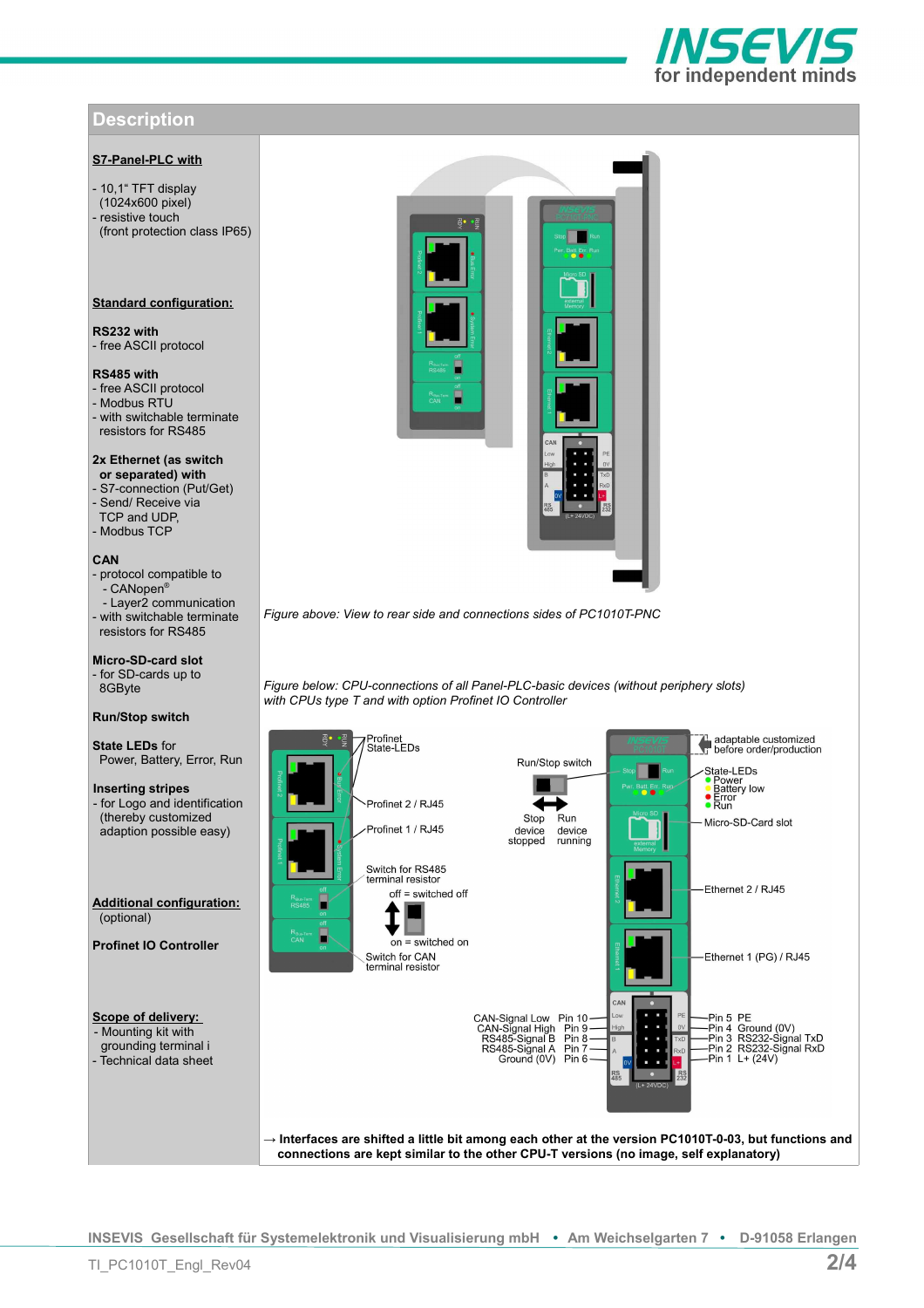

| <b>Technical data</b> |  |  |
|-----------------------|--|--|
|                       |  |  |

| $1$ GUITHUAL UALA                                        |                                                                                                                                                                                                                           |  |  |
|----------------------------------------------------------|---------------------------------------------------------------------------------------------------------------------------------------------------------------------------------------------------------------------------|--|--|
| Dimensions $W \times H \times D$ (mm)                    | 286 x 188 x 53 (48mm mounting depth)                                                                                                                                                                                      |  |  |
| Cut out $W \times H$ (mm)                                | 262 x 165,5                                                                                                                                                                                                               |  |  |
| Weight                                                   | ca. 950 g                                                                                                                                                                                                                 |  |  |
| Operating temperature range                              | -20°C  +60°C (without condensation)                                                                                                                                                                                       |  |  |
| Storage temperature range                                | $-30^{\circ}$ C $+80^{\circ}$ C                                                                                                                                                                                           |  |  |
| IP-protection class<br>front panel<br>rear side          | IP <sub>65</sub><br>IP41                                                                                                                                                                                                  |  |  |
| Connection technology                                    | removable connector with 2 bolt flanges<br>(cage clamp technology) for cross section up to max. 1,5mm <sup>2</sup>                                                                                                        |  |  |
| Load voltage L+                                          | 24V DC (11 V  30V DC)                                                                                                                                                                                                     |  |  |
| Current consumption                                      | 350mA  500mA                                                                                                                                                                                                              |  |  |
| Power dissipation                                        | 8,5W (typ.)  12W (with Profinet)                                                                                                                                                                                          |  |  |
| Start-up current                                         | < 3A                                                                                                                                                                                                                      |  |  |
| Diagonal of display (inch)                               | 10,1" (258mm)                                                                                                                                                                                                             |  |  |
| Display resolution (pixel)                               | 1024x600 Pixel (16:9)                                                                                                                                                                                                     |  |  |
| Display unit                                             | TFT display with 16Bit colours                                                                                                                                                                                            |  |  |
| Operating unit                                           | analog resisitive touch screen                                                                                                                                                                                            |  |  |
| <b>Visualization tool</b>                                | VisuStage                                                                                                                                                                                                                 |  |  |
| unit to reference there                                  | PC1010T, PC1017T                                                                                                                                                                                                          |  |  |
| Technical data                                           | <b>CPU</b>                                                                                                                                                                                                                |  |  |
| CPU-type                                                 | <b>CPU-T (PC1010T)</b>                                                                                                                                                                                                    |  |  |
| Working memory = battery                                 | 1MB 512 kByte remanent                                                                                                                                                                                                    |  |  |
| backed load memory                                       | 8MB                                                                                                                                                                                                                       |  |  |
| Diagnostic buffer                                        | 100 entries (all remanent)                                                                                                                                                                                                |  |  |
| Flash<br>internal - for visualization<br>external memory | 48 MByte<br>Micro SD, up to max. 8 GByte (not necessary for S7-program, only for archiving)                                                                                                                               |  |  |
| OB, FC, FB, DB                                           | each 2.048                                                                                                                                                                                                                |  |  |
| Lokal data                                               | 32kByte (2kByte per block)                                                                                                                                                                                                |  |  |
| Number of in- and outputs                                | in each case 4.096 Byte (32.769 Bit) addressable                                                                                                                                                                          |  |  |
| Process image                                            | in each case 4.096 Byte (default set is 128 Byte)                                                                                                                                                                         |  |  |
| Number of Merkerbytes                                    | 4.096 (remanence adjustable, default set is 015)                                                                                                                                                                          |  |  |
| Number of Taktmerker                                     | 8 (1 Merkerbyte)                                                                                                                                                                                                          |  |  |
| Number of timer, counter                                 | in each case 512 (each remanence adjustable, default set is 0)                                                                                                                                                            |  |  |
| Depth of nesting                                         | up to 16 code blocks                                                                                                                                                                                                      |  |  |
| Real-time clock                                          | yes (accumulator-backed hardware clock)                                                                                                                                                                                   |  |  |
| elapsed hour counter                                     | 1 (32Bit, resolution 1h)                                                                                                                                                                                                  |  |  |
| Program language                                         | STEP 7 <sup>®</sup> - AWL, KOP, FUP, S7-SCL, S7-Graph from Siemens                                                                                                                                                        |  |  |
| Program system                                           | SIMATIC <sup>®</sup> Manager from Siemens or products compatible to it                                                                                                                                                    |  |  |
| Operating system                                         | compatible to S7-300 <sup>®</sup> from Siemens                                                                                                                                                                            |  |  |
| Program unit to reference                                | CPU 315-2DP/PN (6ES7 315-2EH14-0AB0 and firmware V3.1 Siemens)                                                                                                                                                            |  |  |
| Serial interfaces                                        | COM1: RS 232 (free ASCII)                                                                                                                                                                                                 |  |  |
| (protocols)                                              | COM2: RS 485 (free ASCII, Modbus-RTU)                                                                                                                                                                                     |  |  |
| <b>Ethernet</b><br>(protocols)                           | 2x Ethernet: (switch or separated ports):<br>10/100 MBit with parts of CP343 functionality<br>(RFC1006, TCP, UDP, Modbus-TCP)                                                                                             |  |  |
| CAN                                                      | CAN-telegrams (Layer 2), compatible to CANopen <sup>®</sup>                                                                                                                                                               |  |  |
| (protocols)                                              | master 10 kBaud  1 MBaud                                                                                                                                                                                                  |  |  |
| optional interfaces                                      | Profinet IO (only at PC1010T-PNC-02)                                                                                                                                                                                      |  |  |
| (protocols)                                              | Controller                                                                                                                                                                                                                |  |  |
| Onboard periphery                                        | none                                                                                                                                                                                                                      |  |  |
| Decentral periphery                                      | - INSEVIS- periphery (with automatic configuration via "ConfigStage")<br>- diverse external periphery families (Modbus RTU/TCP, CAN)<br>- all CANopen <sup>®</sup> slaves according to DS401<br>- all Profinet IO devices |  |  |
|                                                          |                                                                                                                                                                                                                           |  |  |